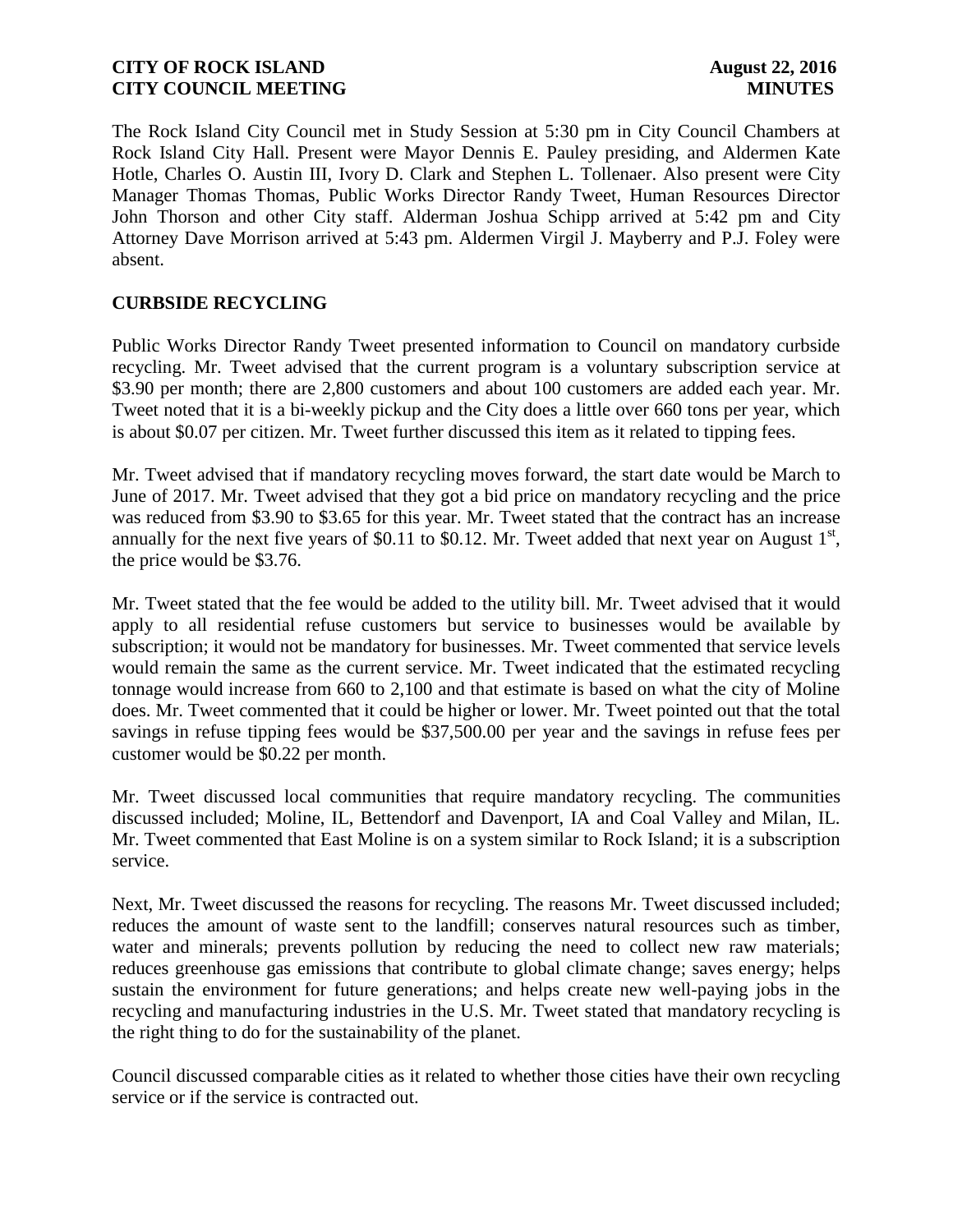Alderman Tollenaer stated that his family chooses to recycle. Alderman Tollenaer commented that it saves the City \$37,000.00 in tipping fees, but he wasn't interested in giving 13,000 people a \$40.00 a year bill.

Alderman Austin had concerns about another fee, which would be another cost to the citizens.

Alderman Hotle discussed partnering with other cities as it related to mandatory recycling services.

Mayor Pauley advised that his family chooses to recycle and he thinks it is the right thing to do. Mayor Pauley stated that he didn't think it is the right thing to do to tell someone else to recycle. The Mayor added that the only people that will truly recycle are the people that want to.

Alderman Hotle stated that mandatory recycling is the first step to get to where things will eventually be in regards to reducing waste.

Alderman Schipp discussed sustainable progressive communities as it related to mandatory recycling.

After more Council discussion, it was determined to bring mandatory curbside recycling back as an agenda item for Council consideration.

# **AGREEMENT WITH AUGUSTANA COLLEGE**

Human Resources Director John Thorson stated that there will be an agreement with Augustana College on the agenda this evening. Mr. Thorson distributed an income statement for the employee health plan to Council. Mr. Thorson advised that for revenues, the Human Resources Department is at \$82,000.00 for contracting reimbursement and that is the projected income from South Rock Island Township as well as Rock Island County for this year for their share of the Wellness Center expenses. Mr. Thorson commented that the City currently has an agreement with South Rock Island Township and they pay about 1.5% of total charges pertaining to the operation of the Wellness Center in terms of labor charges, medical supplies and other operational costs.

Mr. Thorson advised that Rock Island County's agreement ended on March  $31<sup>st</sup>$  of this year. It was noted that Rock Island County paid 40% of the charges in regards to the operation of the Wellness Center. Mr. Thorson commented that to date, the City has collected \$23,642.00 from Rock Island County and South Rock Island Township. Mr. Thorson advised that by the end of the year and without another partner, the City would be looking at a \$56,000.00 deficit in this particular revenue cost center.

Mr. Thorson advised that they began negotiations with Augustana College in late July and an agreement was reached for Augustana College to pay \$50.00 per visit and there would be no cap. Mr. Thorson indicated that the advantage is that it protects Augustana College and the City from underutilization or overutilization of the Wellness Center. Mr. Thorson advised that they also looked at Augustana's CPT codes and determined that Augustana College would have about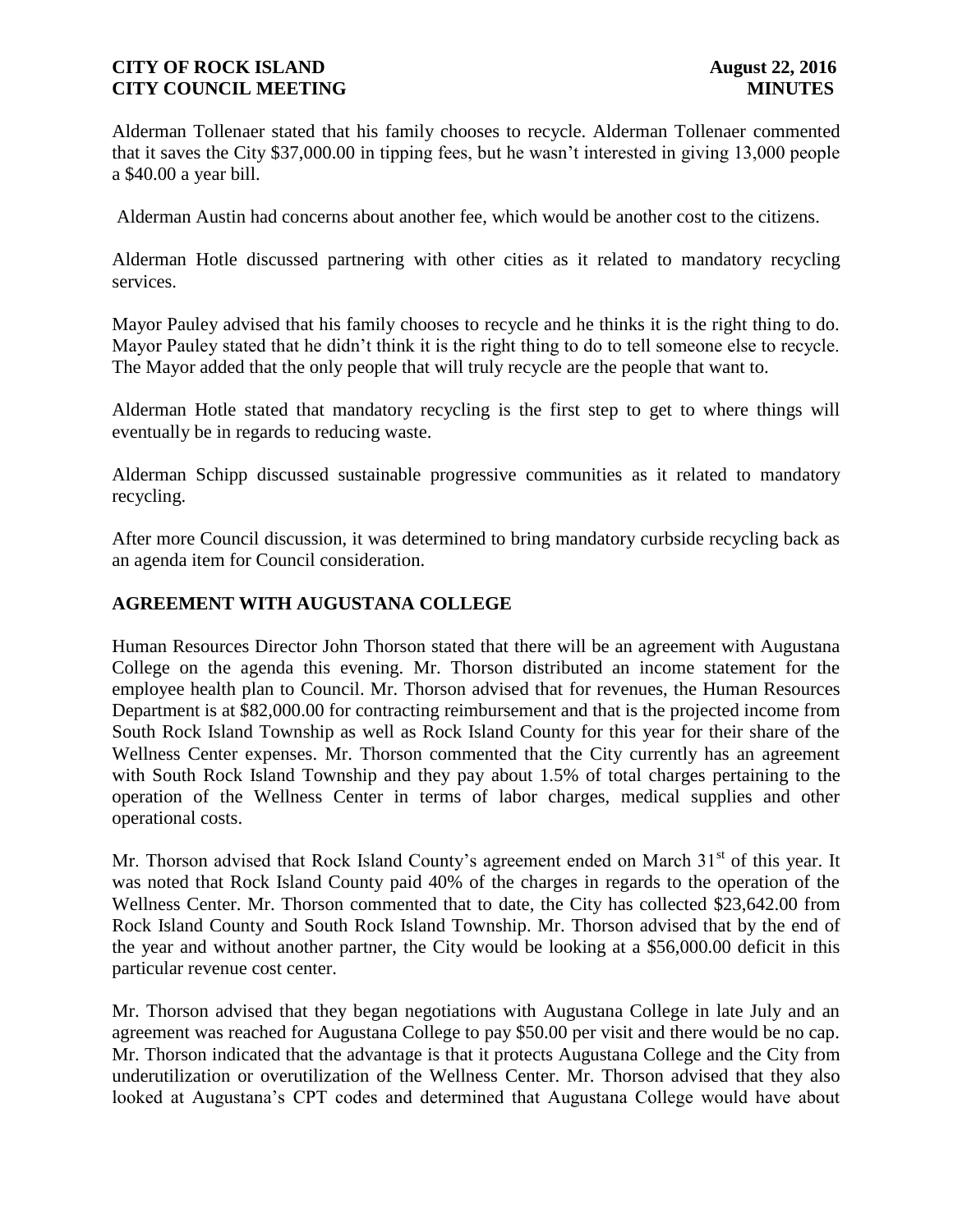1300 visits for urgent care. Mr. Thorson added that it is assumed that 50% to 80% of their urgent care calls will use the Wellness Center. Mr. Thorson commented that they are looking at between 623 to 1,012 visits annually, and that equates to approximately \$31,000.00 to \$50,000.00 per year of revenue for the City.

Mr. Thorson advised that Augustana College will utilize the Wellness Center for their employees and their subscribers/dependents on their healthcare plan. It was noted that Augustana College will not use the Wellness Center for their worker's compensation injuries. Mr. Thorson indicated that a lot of the utilization of the clinic will be on how Augustana College markets this with their employees. Mr. Thorson stated that Augustana College is also requesting to hang a banner from the railing outside the Wellness Center; it will be for a location marker for their employees. Mr. Thorson pointed out that the term of the agreement will be for one year from September 1, 2016 to August 31, 2017.

Mr. Thorson advised that this agreement came together rather quickly and it was finalized last Wednesday. Mr. Thorson commented that Augustana College's plan year starts on September 1<sup>st</sup> and Human Resources did not want to wait until September  $12<sup>th</sup>$  to put this agreement on the agenda for Council consideration. Mr. Thorson advised that the City has room to accommodate Augustana College and it will also help to bring in some revenue with the County's departure this past March. Mr. Thorson stated that this is a potentially good partnership.

Council thanked Mr. Thorson for a job well done.

# **ADJOURNMENT**

A motion made by Alderman Clark and seconded by Alderman Hotle to adjourn the meeting carried by the following Aye and No vote. Those voting Aye being; Alderman Hotle, Alderman Schipp, Alderman Austin, Alderman Clark and Alderman Tollenaer; those voting No, none. The meeting was adjourned at 6:01pm.

 $\overline{\phantom{a}}$  , and the contract of the contract of the contract of the contract of the contract of the contract of the contract of the contract of the contract of the contract of the contract of the contract of the contrac

Aleisha L. Patchin, City Clerk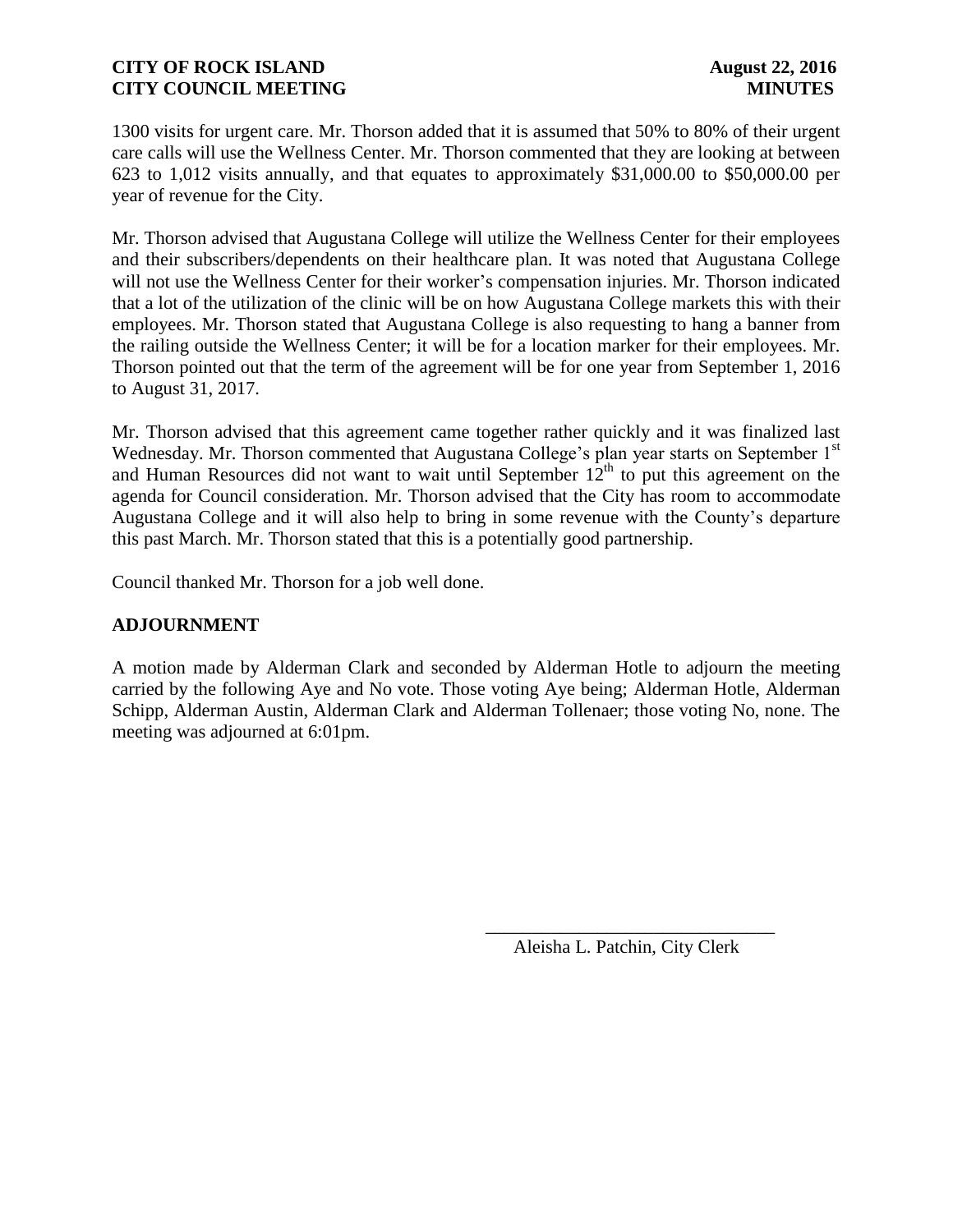Rock Island City Council met in regular session at 6:45 pm in Council Chambers of Rock Island City Hall. Present were Mayor Dennis E. Pauley presiding, and Aldermen Kate Hotle, Joshua Schipp, Charles O. Austin III, Ivory D. Clark, Virgil J. Mayberry, P.J. Foley and Stephen L. Tollenaer. Also present were City Manager Thomas Thomas and City Attorney Dave Morrison.

### Introductory Proceedings

Mayor Pauley called the meeting to order and led in the Pledge of Allegiance. Alderman Austin gave the Invocation.

#### Agenda Item #5 **Minutes of the meeting of August 8, 2016.**

A motion was made by Alderman Foley and seconded by Alderman Schipp to approve the Minutes of the meeting of August 8, 2016 as printed. The motion carried by the following Aye and No vote; those voting Aye being; Alderman Hotle, Alderman Schipp, Alderman Austin, Alderman Clark, Alderman Mayberry, Alderman Foley and Alderman Tollenaer; those voting No, none.

### Agenda Item #6 **Update Rock Island by Mayor Pauley.**

**Teen College/Careers Night -** Mayor Pauley stated that on Tuesday, August 30, 2016, the Main Library will hold a discussion to help students on finding or deciding on a career, as well as surviving and enjoying college. From navigating financial aid to budgeting, saving and making money, we will help show you a path to life after high school. Mayor Pauley commented that the event will be from 6:00 pm to 7:30 pm for ages 12 to 18 and parents too. Call (309) 732-7323 for more information.

**Vintage American Football -** Mayor Pauley advised that in 1920, Douglas Park was the site of the first football game involving a team from the National Football League. Co-presented by Quad Cities Vintage Football and the Rock Island Parks and Recreation Department, the 2<sup>nd</sup> annual 1920's style 9 on 9 flag football game will take place on the field with historical uniforms and game rules. On Sunday, August 28 from 1:30 pm to 4:00 pm at Douglas Park the game will be played. For more information, please call (309) 732-7275.

**Community Meeting to Discuss Parks -** Mayor Pauley stated that the second of three upcoming meetings held by Rock Island Parks and Recreation will be held Wednesday, August 31, 2016 from 6:00 pm to 7:30 pm. The Mayor added that this is a chance for the community to learn about and discuss the current state of Rock Island Parks and Recreation, including recent changes made to bridge budget gaps and efforts to ensure a healthy future. Input and questions will be welcomed, so join us at the Hauberg Center at 1300 24<sup>th</sup> Street.

**Rock Island Grand Prix -** Mayor Pauley advised that professional kart racing, food, beverages and family activities will take place during the Rock Island Grand Prix on Saturday, September 3, 2016 and Sunday, September 4, 2016 in The District in downtown Rock Island. Mayor Pauley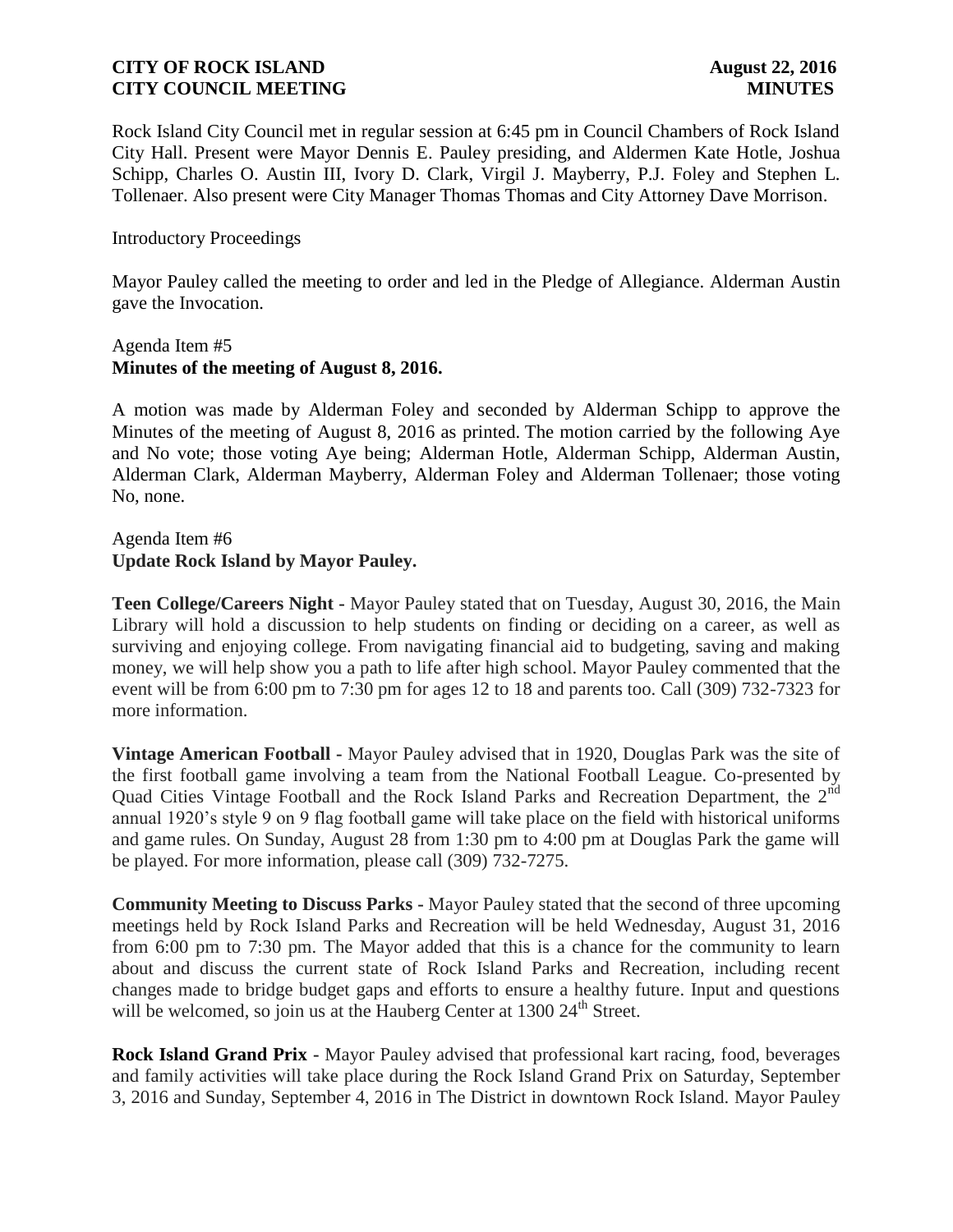added that weekend activities run from 8:00 am to 5:00 pm. Admission is free to all the races. For more information, go to www.rockislandgrandprix.com.

**Rock Island Labor Day Parade -** Mayor Pauley stated that the 32<sup>nd</sup> annual Rock Island Labor Day Parade is scheduled for Monday, September 5<sup>th</sup>. Staging for the parade begins at 8:30 am in the area around Washington Junior High School, located at 33<sup>rd</sup> Street and 18<sup>th</sup> Avenue. Mayor Pauley commented that the parade starts promptly at 9:30 am and travels west along 18<sup>th</sup> Avenue, turns south at  $24^{th}$  Street, then west on  $25^{th}$  Avenue, and disbands into the Rock Island High School lots on 25<sup>th</sup> Avenue.

Agenda Item #7

# **Presentation of the 2016 Citizen of the Year Awards by members of the Citizen of the Year Committee and Mayor Pauley.**

Citizen of the Year Committee Co-Chair Alderman Chuck Austin and Mayor Pauley approached the podium. Alderman Austin discussed the Citizen of the Year process. It was noted that the overall winner will be the Grand Marshal of the Labor Day Parade, which will be held on Monday, September 5, 2016.

The honorees in each category were introduced by a member of the current committee.

The honorees of the 2016 Citizen of the Year are as follows:

**Business**: Boetje Foods, Inc. (Will and Harrison Kropp) - Introduced by Alderman Kate Hotle/Co-Chairman of the 2016 Citizen of the Year Committee.

**Professional**: Doug Hultquist - Introduced by Alderman Chuck Austin/Co-Chairman of the 2016 Citizen of the Year Committee.

**Education**: Steve Inman - Introduced by Alderman Chuck Austin/Co-Chairman of the 2016 Citizen of the Year Committee.

**Organization**: Mighty Fortress Community Church - Introduced by Grace Shirk, committee member.

**Individual**: Sheila Guse - Introduced by Grace Shirk, committee member.

**City Employee**: Aleisha Patchin - Introduced by Nancy Blair, committee member.

**Youth**: Donell Clark - Introduced by Alderman Kate Hotle/Co-Chairman of the 2016 Citizen of the Year Committee.

**Honorary**: Honor Flight of the Quad Cities - Introduced by Alderman Chuck Austin/Co-Chairman of the 2016 Citizen of the Year Committee. Terry Dell and Mike Haney accepted the award for the Honor Flight of the Quad Cities.

Grace Shirk announced that the Mighty Fortress Community Church was the overall winning recipient of the 2016 Citizen of the Year Award. Representatives of the Mighty Fortress Community Church accepted the award. Ms. Shirk reviewed the reasons for the Mighty Fortress Community Church's nomination and selection by the committee. It was noted that the Mighty Fortress Community Church will be the Grand Marshal of the Labor Day Parade.

The 2016 Citizen of the Year Award winners had their pictures taken with Mayor Pauley.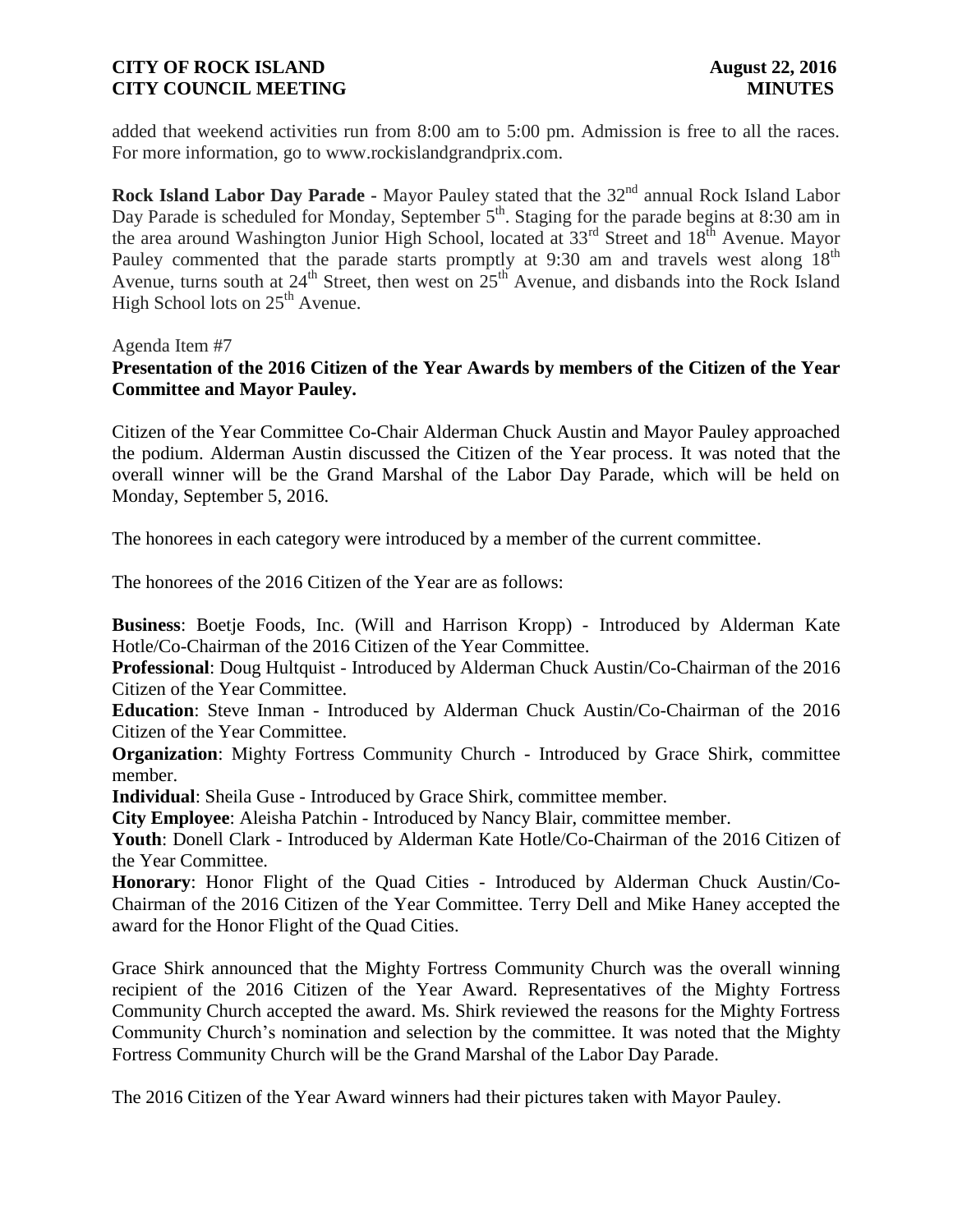### Agenda Item #8 **Presentation of the Financial Management Report for June 2016.**

Finance Director Stephanie Masson presented the Financial Management Report for June 2016. Ms. Masson advised that as of June  $30<sup>th</sup>$ , revenues were at 39% and expenses were at 32% of budget. Ms. Masson indicated that the General Fund was at 45% of budget in regards to revenue, and expenditures were at 44%. Ms. Masson added that in regards to the budget, housing and community development is at 0.0% and that is due to draws that still need to be taken from the CDBG funds, and this is the same reason as to why the MLK Center revenues are a little low. Ms. Masson further discussed revenues and expenditures.

Ms. Masson then discussed the analysis of State and local tax revenue. Ms. Masson stated that the State and local tax revenue represents about \$21 million dollars of the revenue that supports the City. Ms. Masson added that as of June 30, 2016, the City was at \$11 million dollars of the \$21 million dollars of revenue. Ms. Masson noted that this represented a little bit over the 50% mark, which is tracking at over \$300,000.00 ahead of where the City budgeted.

Ms. Masson stated that income tax continues to track high. In regards to replacement tax, Ms. Masson discussed the \$168 million dollar error that the IL. Department of Revenue made over a period of two years. Ms. Masson stated that in April, the State announced that they had made a large error in the calculation of the distributions to municipalities. Ms. Masson referred to the report and stated that it looks like it is tracking high for this year at \$174,000.00 over budget. Ms. Masson noted that she does not expect this to be realized this year. Ms. Masson stated that going forward, the City is expected to see a decline in those distributions. Ms. Masson further discussed this item.

Ms. Masson advised that sales tax and the local option sales tax are both coming in about even, and the use tax continues to run high. Ms. Masson commented that the use tax is an alternate source of sales tax. Ms. Masson stated that the utility tax continues to run lower and the gaming tax is tracking to be on budget this year.

Ms. Masson discussed capital and major project expenditures. Ms. Masson pointed out that the City has \$46 million dollars in projects underway for CY2016. Ms. Masson noted that the City is at 42% completion and payments and purchase orders have been issued against those projects. It was noted that the largest project is the water treatment facility.

Ms. Masson discussed the monthly investment report. Ms. Masson advised that this report gives a snapshot of where all of the City's cash balances are between the different ways in which the City invests funds. Ms. Masson further discussed this item. Ms. Masson discussed interest earnings on each of the City's investments. Ms. Masson stated that the Investment Policy asks that the City try to be above the three month U.S. Treasury Bill. Ms. Masson noted that the City is in excess of that three month Treasury Bill.

Ms. Masson and Council further discussed the Financial Management Report for June 2016.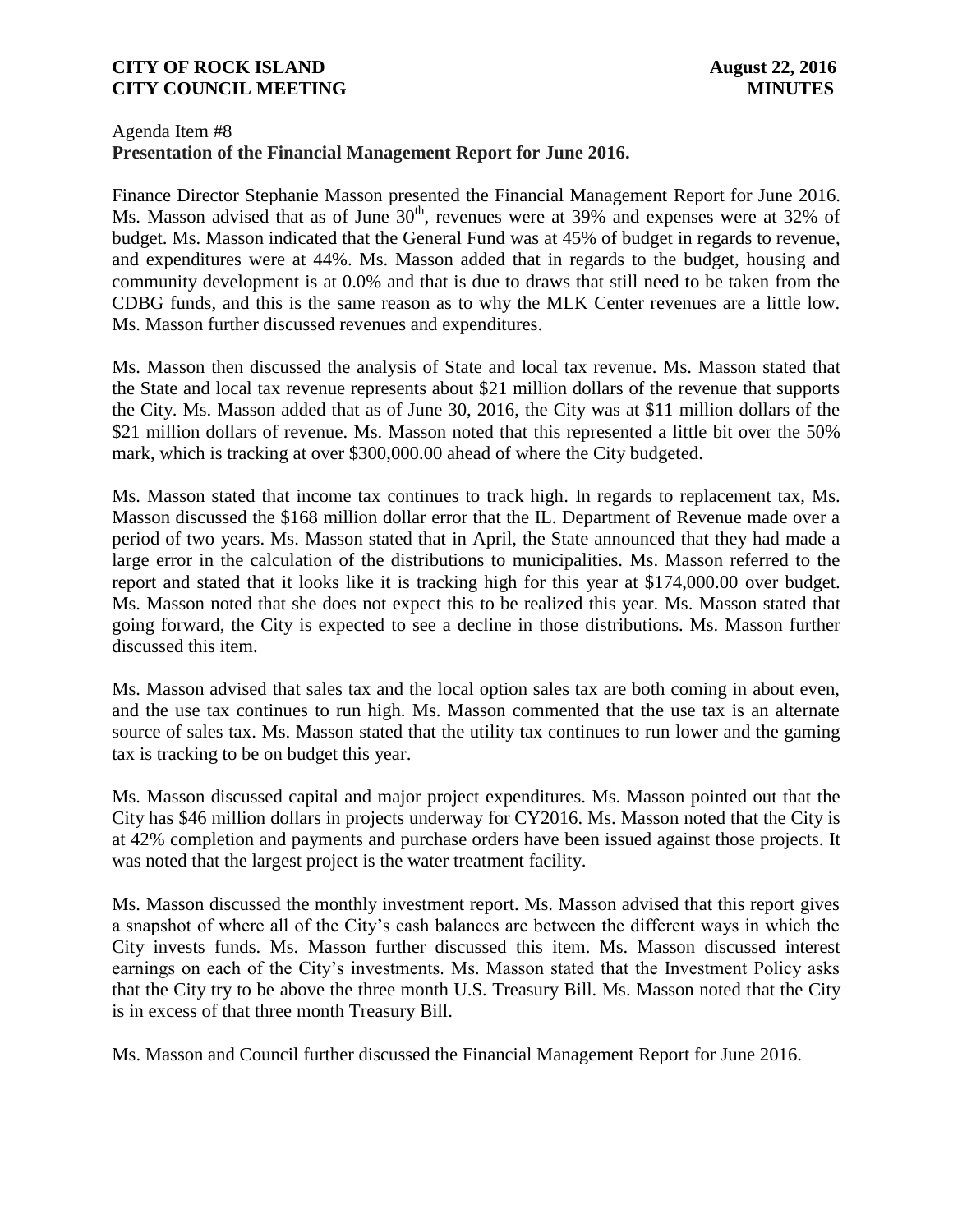Agenda Item #9 **CLAIMS**

It was moved by Alderman Austin and seconded by Alderman Foley to accept the following reports and authorize payments as recommended. The motion carried by the following Aye and No vote; those voting Aye being; Alderman Hotle, Alderman Schipp, Alderman Austin, Alderman Clark, Alderman Mayberry, Alderman Foley and Alderman Tollenaer; those voting No, none.

a. Report from the Human Resources Department regarding payment in the amount of \$50,463.77 to Broadspire of Atlanta, Georgia for worker's compensation settlement for Quincey Steele.

b. Report from the Public Works Department regarding payment #32 in the amount of \$324,799.09 to Gilbane Building Company of Chicago, IL for construction services provided for the Rock Island Police Station project.

c. Report from the Public Works Department regarding payment in the amount of \$22,912.47 to Valley Construction Company, Inc. of Rock Island, IL for an emergency water main repair on  $48<sup>th</sup>$  Avenue and  $11<sup>th</sup>$  Street.

d. Report from the Public Works Department regarding payment #5 and final in the amount of \$70,462.81 to Centennial Contractors of the Quad Cities in Moline, IL for services provided for the Shadybrook Phase II Resurfacing project.

Agenda Item #10

**Claims for the weeks of August 5 through August 11 in the amount of \$371,947.97 and August 12 through August 18 in the amount of \$1,177,679.38 and payroll for the weeks of August 1 through August 14 in the amount of \$1,458,534.42.** 

It was moved by Alderman Foley and seconded by Alderman Schipp to allow the claims and payroll. The motion carried by the following Aye and No vote; those voting Aye being; Alderman Hotle, Alderman Schipp, Alderman Austin, Alderman Clark, Alderman Mayberry, Alderman Foley and Alderman Tollenaer; those voting No, none.

### Agenda Item #11 **Purchase Card Claims for the month of July in the amount of \$57,749.19.**

Alderman Hotle moved and Alderman Schipp seconded to approve the purchase card claims. The motion carried by the following Aye and No vote; those voting Aye being; Alderman Hotle, Alderman Schipp, Alderman Austin, Alderman Clark, Alderman Mayberry, Alderman Foley and Alderman Tollenaer; those voting No, none.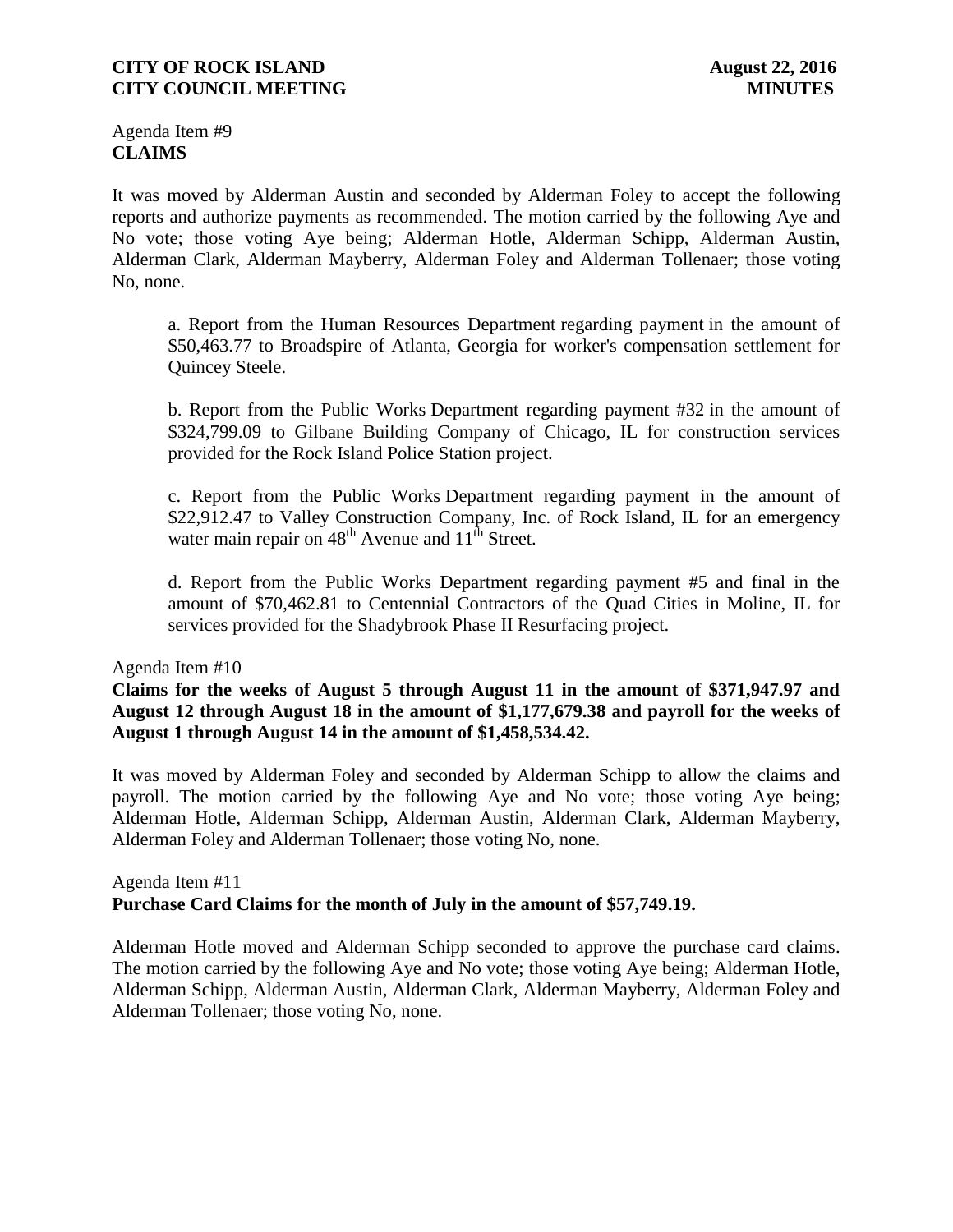#### Agenda Item #12

## **Report from the Community and Economic Development Department regarding the purchase of Rock Island County tax auction properties as listed in the report in the amount of \$19,638.68.**

It was moved by Alderman Hotle and seconded by Alderman Foley to approve the purchase as recommended, authorize the City Manager to execute the contract documents and refer to the City Attorney for an ordinance.

Discussion followed. Alderman Foley referred to the map and stated that the map shows 1229 2<sup>nd</sup> Avenue and then down the street further to the west and across on the south of  $2<sup>nd</sup>$  Avenue, there are two highlighted properties in red as well, but those two corresponding addresses are not on the list. Alderman Foley stated that it could be 1202  $2^{nd}$  Avenue and 1204  $2^{nd}$  Avenue.

Interim Planning and Redevelopment Administrator Brandy Howe stated that it could be a clerical error and noted that she would study the list again. Ms. Howe commented that the one with no address is one of those because it was sub-divided at some point in time.

Alderman Foley stated that he just wanted to make sure the City is purchasing both of those properties because they were not listed.

After discussion, the motion carried by the following Aye and No vote; those voting Aye being; Alderman Hotle, Alderman Schipp, Alderman Austin, Alderman Clark, Alderman Mayberry, Alderman Foley and Alderman Tollenaer; those voting No, none.

#### Agenda Item #13

**Report from the Public Works Department regarding bids for the 2016 Hot-In-Place Recycling Program, recommending the bid be awarded to Gallagher Asphalt Corporation of Thorton, IL in the amount of \$343,395.00.**

Alderman Foley moved and Alderman Hotle seconded to award the bid as recommended and authorize the City Manager to execute the contract documents.

Discussion followed. Alderman Schipp inquired as to whether the City has ever worked with this company. Public Works Director Randy Tweet stated no, the City has not. Mr. Tweet stated that staff has been to other cities and has seen this company's work. Mr. Tweet added that there are two Hot-In-Place recyclers that do work in Illinois and this is one of them.

After discussion, the motion carried by the following Aye and No vote; those voting Aye being; Alderman Hotle, Alderman Schipp, Alderman Austin, Alderman Clark, Alderman Mayberry, Alderman Foley and Alderman Tollenaer; those voting No, none.

#### Agenda Item #14

**Report from the Human Resources Department regarding a strikeout labor agreement between the City and the Fraternal Order of Police, Lodge #57 for the period of March 28, 2016 through December 31, 2020.**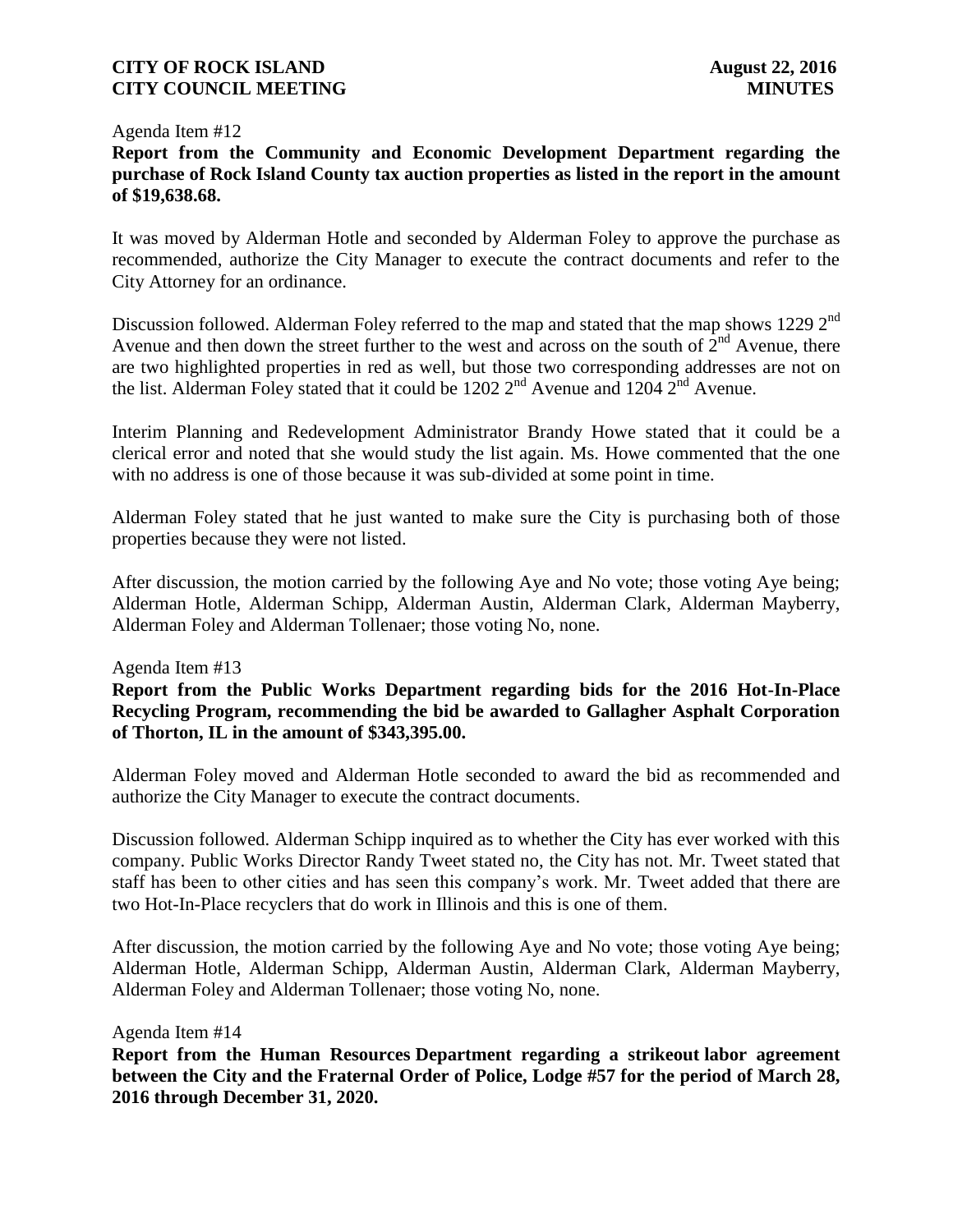It was moved by Alderman Foley and seconded by Alderman Hotle to approve the agreement as recommended and authorize the City Manager to execute the contract documents. The motion carried by the following Aye and No vote; those voting Aye being; Alderman Hotle, Alderman Schipp, Alderman Austin, Alderman Clark, Alderman Mayberry, Alderman Foley and Alderman Tollenaer; those voting No, none.

#### Agenda Item #15

## **Report from the Human Resources Department regarding an agreement with Augustana College for providing health care services to Augustana College through the City's Wellness Center.**

Alderman Schipp moved and Alderman Hotle seconded to approve the agreement as recommended and authorize the City Manager to execute the contract documents.

Discussion followed. Alderman Foley stated that he has been a big supporter of this program and the City used to partner with the County. Alderman Foley added that he thought the County missed the opportunity to keep partnering with the City, but it was their decision. Alderman Foley stated that the City is excited to partner with a private organization; it is a great example of public-private partnership. Alderman Foley commented that this program helps the City to control costs and it helps Augustana College to control healthcare costs. Alderman Foley further discussed this item.

Alderman Schipp commended John Thorson and the staff that were involved with this; it is a real good deal for the City and Augustana College. Alderman Schipp further discussed this item.

After discussion, the motion carried by the following Aye and No vote; those voting Aye being; Alderman Hotle, Alderman Schipp, Alderman Austin, Alderman Clark, Alderman Mayberry, Alderman Foley and Alderman Tollenaer; those voting No, none.

#### Agenda Item #16

**Report from the Community and Economic Development Department regarding a Resolution approving the Guidelines for the Disposition of City-owned Real Estate.**

It was moved by Alderman Schipp and seconded by Alderman Foley to adopt the resolution as recommended.

Discussion followed. Alderman Austin stated that there is a \$100.00 fee attached to this. Alderman Austin inquired as to whether the \$100.00 fee was reasonable enough to cover the City's cost in regards to publication.

Interim Planning and Redevelopment Administrator Brandy Howe stated that since it is a general notification to the newspaper, it would be less expensive than sending individual letters out to multiple property owners within a certain radius like it is done for zoning reports. Ms. Howe added that \$100.00 to \$150.00 would be within the range of what it would be to post a legal description in the paper. Alderman Austin and Ms. Howe further discussed this item.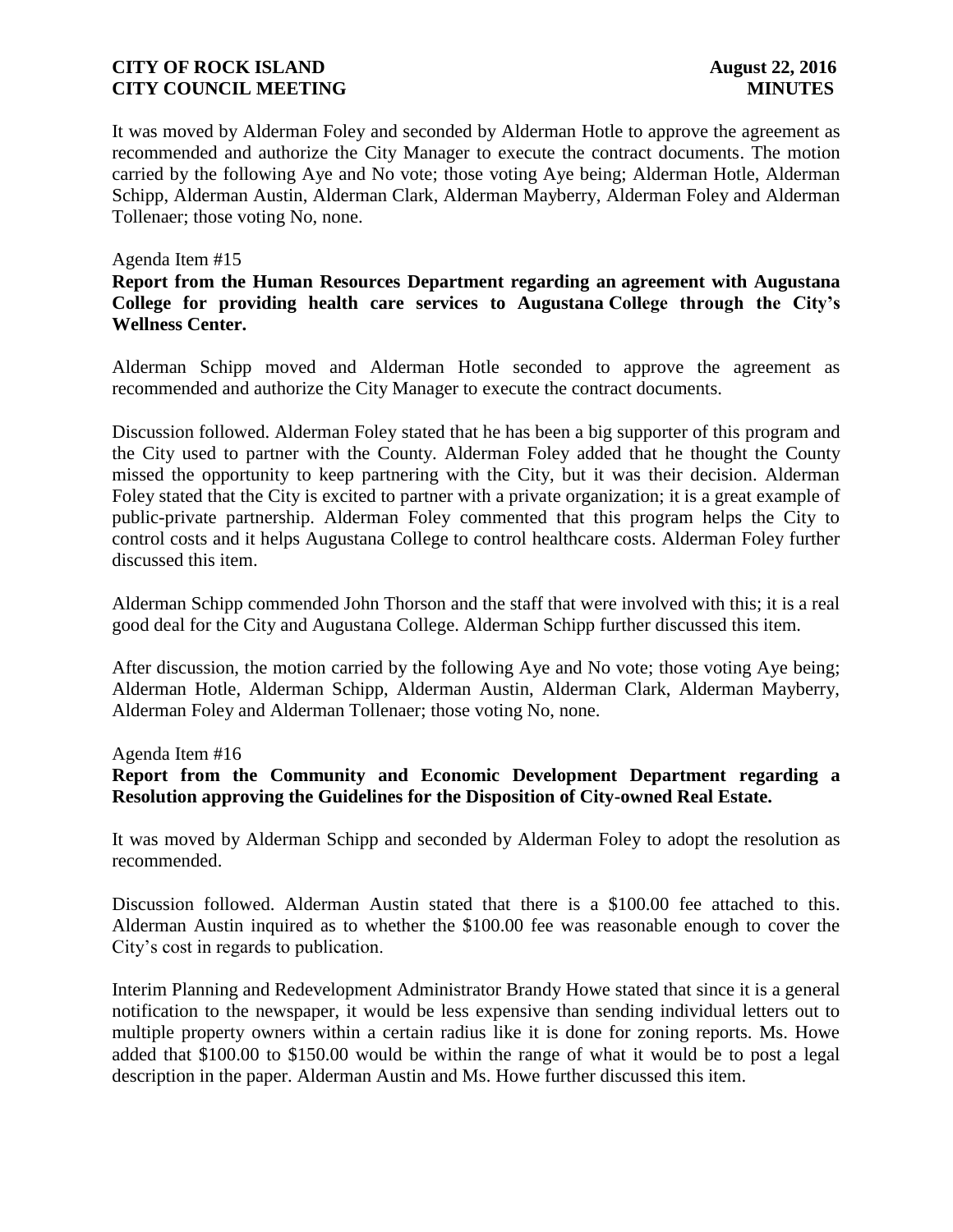After discussion, the motion carried by the following Aye and No vote; those voting Aye being; Alderman Hotle, Alderman Schipp, Alderman Austin, Alderman Clark, Alderman Mayberry, Alderman Foley and Alderman Tollenaer; those voting No, none.

#### Agenda Item #17

**Report from the Community and Economic Development Department regarding the HOME program and an Ordinance waiving inspection fees, covering real estate closing costs and authorizing the sale of the 2016 City-owned parcels as identified in Exhibit A.**

Alderman Hotle moved and Alderman Foley seconded to approve the HOME program as recommended and consider, suspend the rules and pass the ordinance.

Discussion followed. Alderman Hotle thanked staff for working on this program. Alderman Hotle commented that it will be a great benefit to Rock Island and hopefully, it will bring new residents to the City.

After discussion, the motion carried by the following Aye and No vote; those voting Aye being; Alderman Hotle, Alderman Schipp, Alderman Austin, Alderman Clark, Alderman Mayberry, Alderman Foley and Alderman Tollenaer; those voting No, none.

#### Agenda Item #18

**Report from the Community and Economic Development Department regarding an amendment to Chapter 7 of the Code of Ordinances by establishing Exhibit A as Division IV of Article VI of that chapter for allowing urban chickens in the City of Rock Island and a Resolution establishing a \$25.00 application fee for keeping urban chickens.**

It was moved by Alderman Schipp and seconded by Alderman Hotle to consider, suspend the rules and pass the ordinance and adopt the resolution.

Discussion followed. Alderman Hotle stated that the current ordinance is somewhat ambiguous as to whether or not someone can have chickens. Alderman Hotle inquired that if there are people that currently have chickens, is the City doing anything to have them apply and do what the City is stipulating in this proposed ordinance.

City Attorney Dave Morrison stated that the ordinance would apply City-wide and if there are people that may be housing chickens or plan to do so in the future then they would be part of the program too and they would need to apply.

Mayor Pauley advised that he is opposed to this ordinance/resolution. Mayor Pauley stated that he believed that it is just the beginning; as soon as chickens are allowed, someone else will come in and say that they want goats or something else. Mayor Pauley stated that he didn't think it is the right way to go.

Alderman Austin stated that he was concerned about the impact on the neighborhood in regards to keeping the chicken enclosures clean and the smell in terms of chicken feces. Alderman Austin added that there could be some unhappy neighbors. Alderman Austin stated that he didn't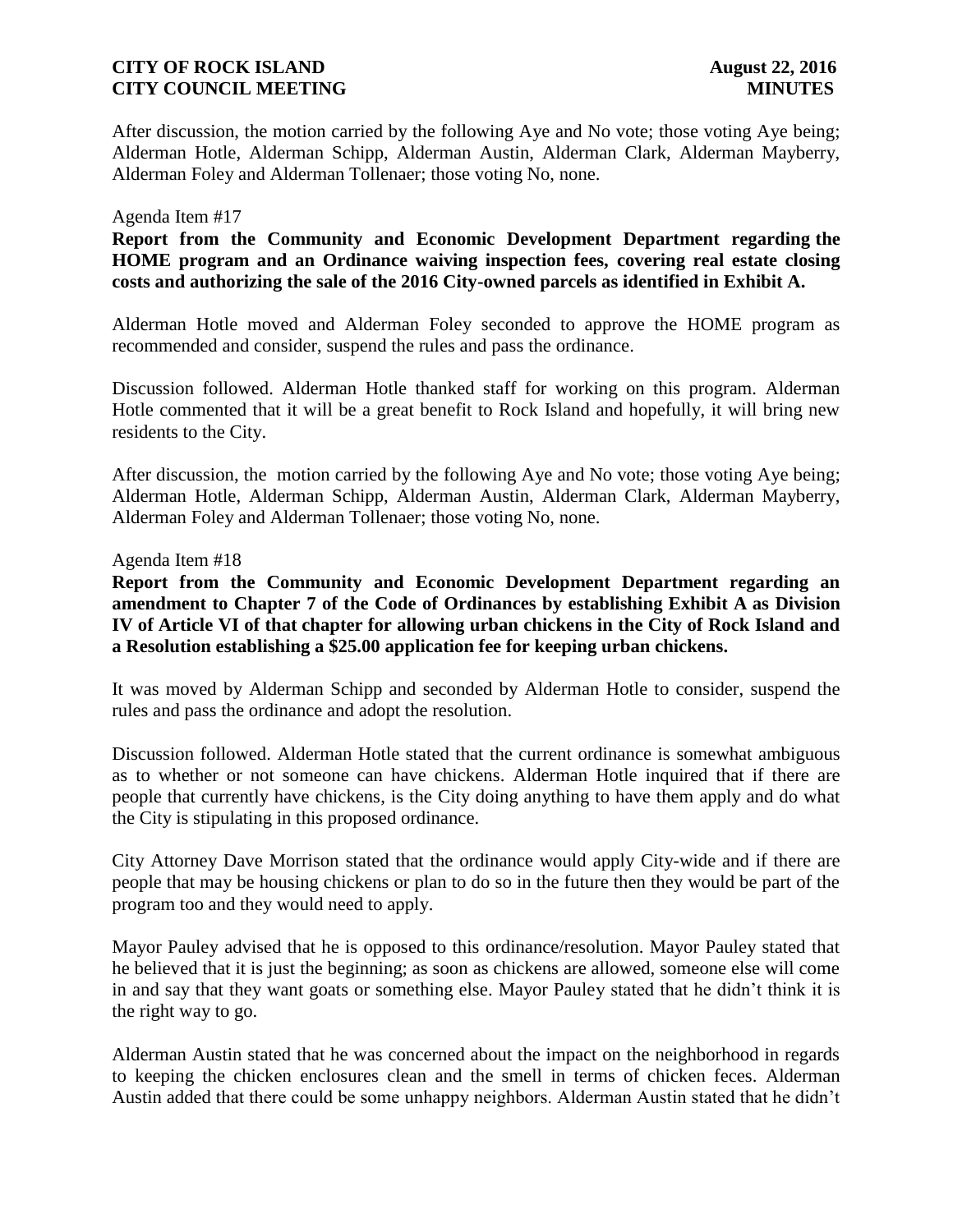know if an odor free environment could be created. Alderman Austin advised that in spite of his previous statements, he would not be supporting this motion.

Alderman Tollenaer stated that he agreed with Alderman Austin and Mayor Pauley.

Alderman Schipp pointed out section 7-116 of the City's Code of Ordinances in regards to Animals Running at Large Generally, which states that no domestic animal, including horses, mules, cattle, sheep, swine or domestic fowl of the species of geese, ducks, turkeys or chickens shall be suffered, allowed or permitted to run at large within the corporate limits of the City. Alderman Schipp stated that it has been pointed out that the current language is inadequate and ambiguous, and it creates a loophole for people to practice having chickens in the City through an unregulated way.

Alderman Schipp advised that the ordinance before Council tonight, makes it clear that there is a process for application; individuals have to pay a permit fee; they have to go through a class to be eligible to have chickens, which is restricted to six chickens; the structure needs to be built 25 feet from a house and 10 feet from any adjacent property line; and neighbors must be notified. Alderman Schipp commented that this is a very enlightened policy; it is a hallmark of progressive communities that are succeeding in preparing for the future. Alderman Schipp further discussed this item.

Alderman Hotle stated that she supports this item; it is the right thing to do.

Alderman Mayberry stated that he does not support this item; chickens smell and create other problems. Alderman Mayberry stated that he did not believe the City will be progressing by bringing chickens in.

After more discussion, the motion did not carry, it failed by the following Aye and No vote; those voting Aye being; Alderman Hotle, Alderman Schipp, Alderman Clark and Alderman Foley; those voting No, Alderman Austin, Alderman Mayberry and Alderman Tollenaer.

Discussion followed on the motion. It was noted that it takes five votes to suspend the rules for an ordinance. Council further discussed the motion and what the process would be for bringing this item back.

City Attorney Dave Morrison advised that this item would have to come back to Council at a separate time and there would be a vote to consider it and then at that following meeting, a second reading would be held to pass it; it takes two meetings. City Attorney Morrison stated that it cannot come back as the identical agenda item; it would have to be modified.

Mayor Pauley stated that this will come back as an agenda item at the September  $12<sup>th</sup>$  Council meeting.

### Agenda Item #19

**Report from the Public Works Department regarding the surplus of vehicles and equipment, recommending that the items be declared as surplus as stated in the report.**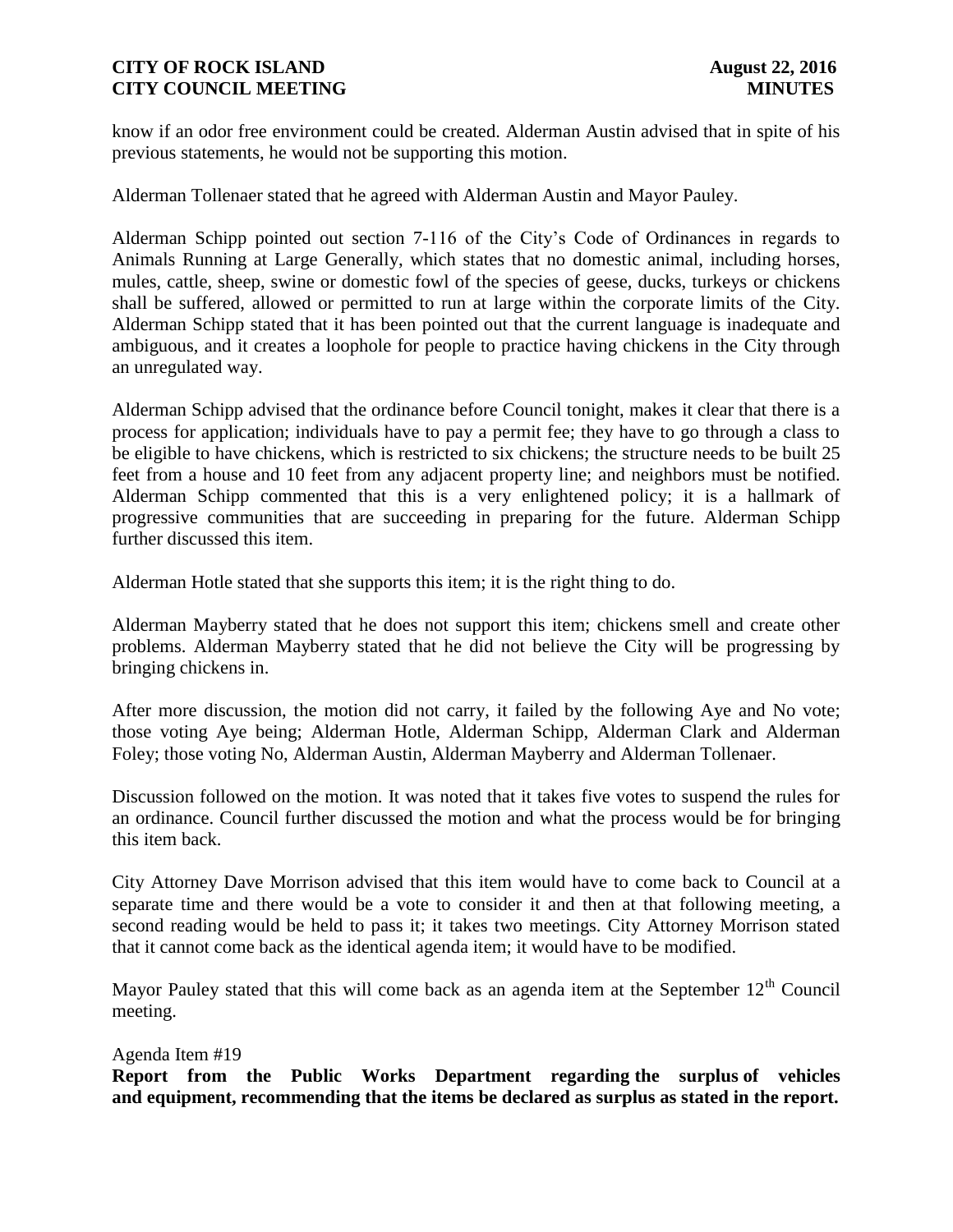Alderman Schipp moved and Alderman Foley seconded to approve the request as recommended, refer to the City Attorney for an ordinance and authorize staff to dispose of the items at an upcoming auction or in a manner that is advantageous to the City.

Discussion followed. Alderman Austin stated that the feature here is that nonprofits will have the opportunity to have a first look and not only Rock Island nonprofits but any registered nonprofit organization. Public Works Director Randy Tweet stated that it could be whatever Council likes, but the plan is for it to be Rock Island based nonprofits. Mr. Tweet advised that on September 1<sup>st</sup>, Rock Island based nonprofits would be able to come and get a price list on a first come, first serve basis and they would have the option to purchase the vehicles for 10 days. Mr. Tweet commented that after 10 days, any remaining vehicles would go to auction.

Alderman Austin stated that his concern was that some of the nonprofits whose offices may not be in Rock Island still serve the Rock Island community. Mr. Tweet stated that he has no way of knowing whether or not those nonprofits serve Rock Island.

Alderman Foley stated that he appreciates Rock Island nonprofits first; the City takes care of home first.

After discussion, the motion carried by the following Aye and No vote; those voting Aye being; Alderman Hotle, Alderman Schipp, Alderman Austin, Alderman Clark, Alderman Mayberry, Alderman Foley and Alderman Tollenaer; those voting No, none.

#### Agenda Item #20

## **Report from the Community and Economic Development Department regarding the review of a two lot minor final plat of the Armetta 1st Addition located at 3008 and 3010 25th Avenue.**

It was moved by Alderman Foley and seconded by Alderman Hotle to approve the final plat with the requested variances as recommended. The motion carried by the following Aye and No vote; those voting Aye being; Alderman Hotle, Alderman Schipp, Alderman Austin, Alderman Clark, Alderman Mayberry, Alderman Foley and Alderman Tollenaer; those voting No, none.

#### Agenda Items #21

## **Report from the Traffic Engineering Committee regarding a petition from Kathy McGrath to ban parking on both sides of the street west of the driveway at 4501 42nd Avenue to the south of the driveway at 4103 46th Street Court.**

It was moved by Alderman Schipp and seconded by Alderman Foley to approve the request as recommended and refer to the City Attorney for an ordinance.

Discussion followed. Alderman Austin advised that they stated either signage or yellow painted curb. Alderman Austin then inquired as to whether this is something that can be done by a yellow painted curb and avoid more signs. Public Works Director Randy Tweet advised that it is only enforceable if there is a sign.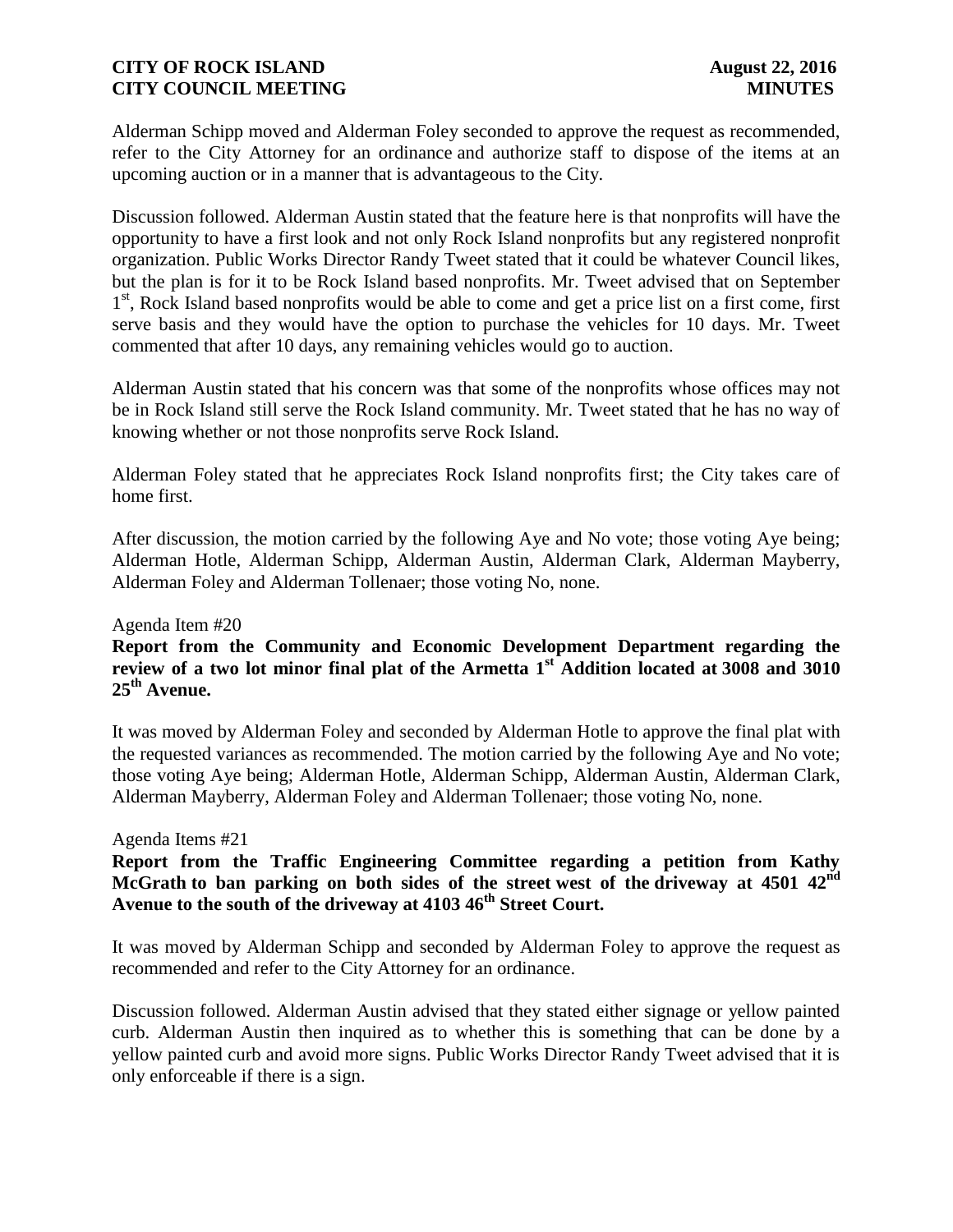After discussion, the motion carried by the following Aye and No vote; those voting Aye being; Alderman Hotle, Alderman Schipp, Alderman Austin, Alderman Clark, Alderman Mayberry, Alderman Foley and Alderman Tollenaer; those voting No, none.

#### Agenda Items #22

### **Report from the Mayor regarding an appointment to the Library Board.**

Alderman Clark moved and Alderman Hotle seconded to approve the appointment as recommended. The motion carried by the following Aye and No vote; those voting Aye being; Alderman Hotle, Alderman Schipp, Alderman Austin, Alderman Clark, Alderman Mayberry, Alderman Foley and Alderman Tollenaer; those voting No, none.

Mary Brodd was appointed to the Library Board to replace Michal Avgenackis who is stepping down on September 1, 2016 because he is leaving the area. Ms. Brodd's appointment will expire on April 30, 2018.

### **Agenda Items 23 and 24**

It was moved by Alderman Foley to approve the sound amplification permits as recommended for items 23 and 24, Alderman Hotle seconded. The motion carried by the following Aye and No vote; those voting Aye being; Alderman Hotle, Alderman Schipp, Alderman Austin, Alderman Clark, Alderman Mayberry, Alderman Foley and Alderman Tollenaer; those voting No, none.

Agenda Item #23

**Report from the City Clerk regarding a Sound Amplification application from St. George Greek Orthodox Church for Friday, September 16 and Saturday, September 17, 2016 from 11:00 am to 11:00 pm for their annual Greek Festival to be held at 2930 31st Avenue.**

#### Agenda Item #24

**Report from the City Clerk regarding a Sound Amplification permit request from the Refuge Church to hold their annual three day outdoor revival on September 16 th , 17th and 18th with sound amplification starting on Friday, September 16th from 7:00 pm to 10:00 pm, Saturday, September 17th from 10:00 am to 10:00 pm and Sunday, September 18th from 2:00 pm to 6:00 pm at Franklin Field.**

#### **Agenda Items 25 and 26**

Alderman Foley moved to approve the events as recommended for items 25 and 26, Alderman Hotle seconded.

Alderman Clark commented that he would be abstaining due to the fact that he works at Rock Island High School.

The motion then carried by the following Aye and No vote; those voting Aye being; Alderman Hotle, Alderman Schipp, Alderman Austin, Alderman Mayberry, Alderman Foley and Alderman Tollenaer; those voting No, none. Alderman Clark abstained.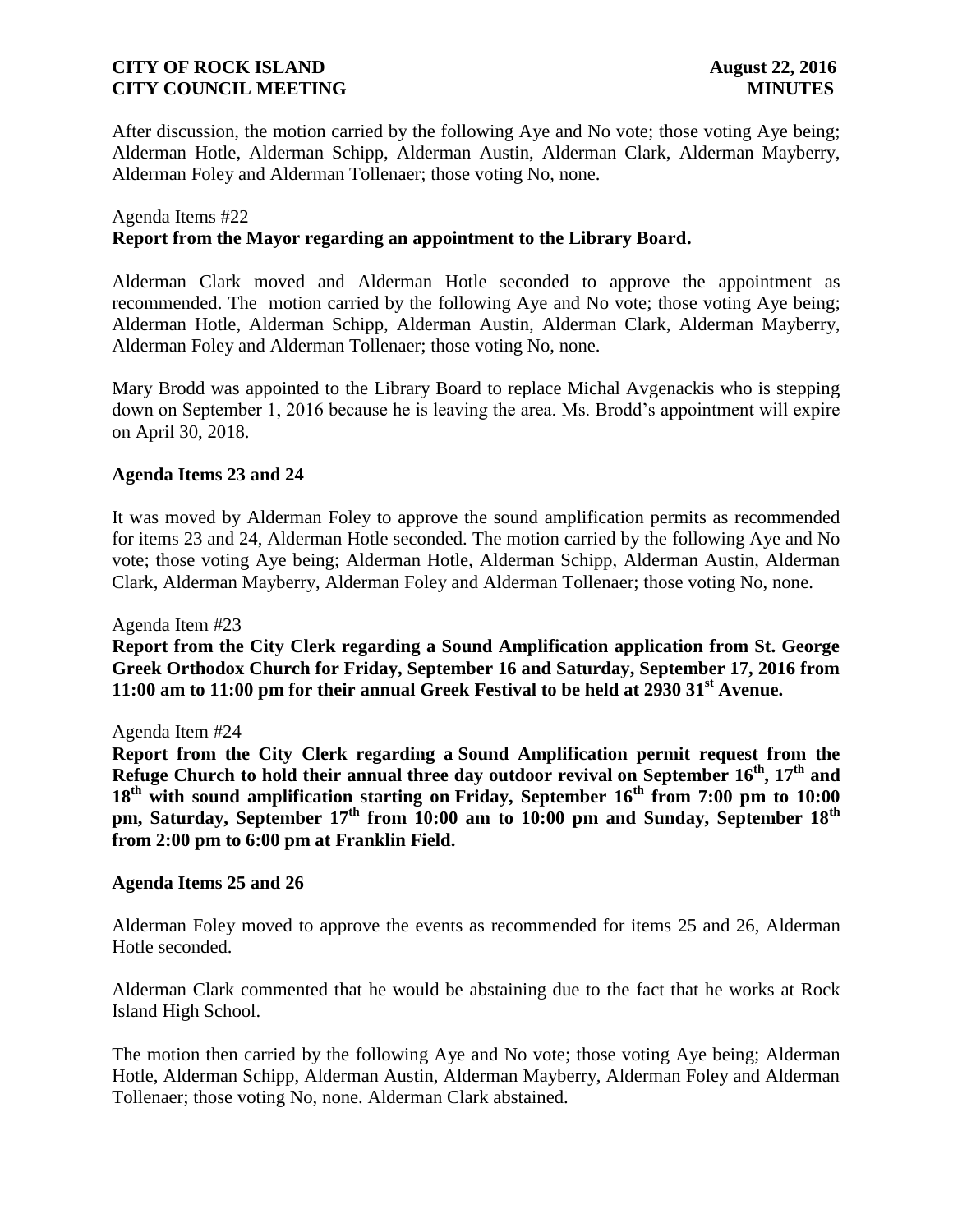#### Agenda Item #25

**Report from the City Clerk regarding a request for an Activity permit from Rock Island High School for their Homecoming Parade to be held on Friday, September 30, 2016 from 3:30 pm to 4:30 pm.**

#### Agenda Items #26

**Report from the City Clerk regarding an Activity permit application from the Cornbelt Running Club to hold their 28th annual 5K and 10K Run on Sunday, October 2, 2016 beginning at 8:00 am.**

#### Agenda Item #27

**Report from the City Clerk regarding an activity application for the St. Patrick's Day Parade to be held on Saturday, March 18, 2017 beginning at 11:30 am, and a Resolution authorizing the use of a portion of 15th Street from 2nd Avenue to the Centennial Bridge.**

It was moved by Alderman Foley and seconded by Alderman Hotle to approve the event as recommended and adopt the resolution. The motion carried by the following Aye and No vote; those voting Aye being; Alderman Hotle, Alderman Schipp, Alderman Austin, Alderman Clark, Alderman Mayberry, Alderman Foley and Alderman Tollenaer; those voting No, none.

Agenda Item #28 **Other Business.**

No one signed up to address Council to speak on a topic.

Alderman Schipp stated that he was disappointed in his colleagues for not joining the other aldermen in passing the ordinance/resolution for the chickens. Alderman Schipp stated that he hoped individuals from the other wards would contact their alderman in the next couple of weeks and push to change the opinions of the aldermen that voted against it. Alderman Schipp stated that there would be another vote.

Alderman Foley stated that it is the start of the school year and all of Rock Island is back in session. Alderman Foley encouraged everyone to be aware of the children that are walking or biking to school.

Alderman Schipp discussed the Service Rubber situation. Alderman Schipp advised that Council gave authorization to spend nearly \$300,000.00 to acquire the Service Rubber property and wanted to know if there was an update on this issue.

City Attorney Dave Morrison advised that there is information in regards to the bankruptcy on the website of the U.S. Bankruptcy Court in the Central District of Illinois in regards to the status of the Chapter 11 petition by Rock Island Realty LLC.

Alderman Schipp stated that the public needs to know; we authorized a great deal of money to be spent and it seems like it is not going to happen anytime soon.